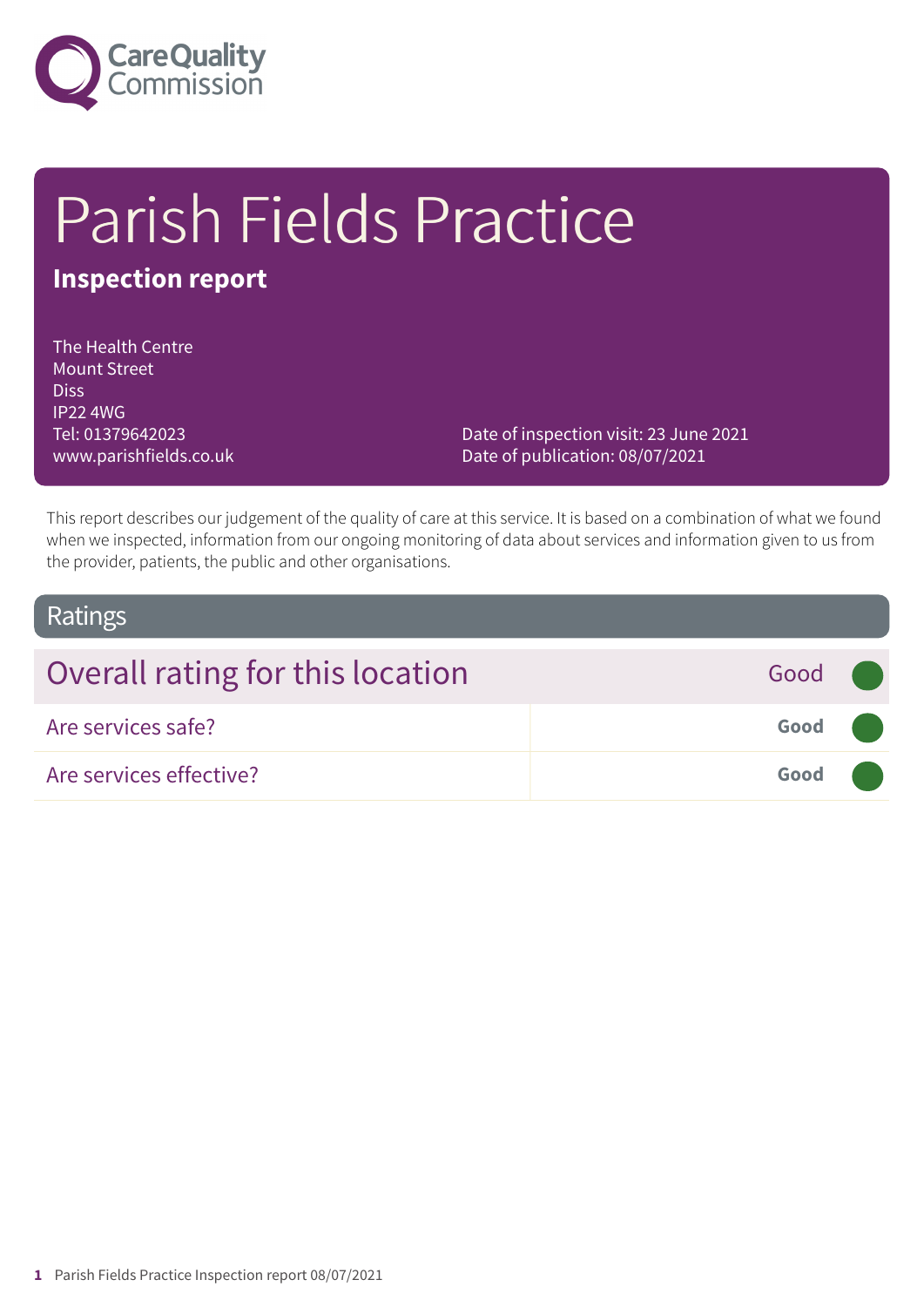### Overall summary

We carried out a desk-based review of Parish Fields Practice on 23 July 2021.

This practice is rated as good overall.

At our previous inspection published on 24 April 2019, the practice was rated as good overall and for providing effective, caring, responsive and well-led services. The practice was rated requires improvement for providing safe services and was issued with a requirement notice. The population group people with long term conditions was also rated requires improvement. The full reports for previous inspections can be found by selecting the 'all reports' link for Parish Fields Practice on our website at www.cqc.org.uk

This desk-based review was to follow up on the breach of Regulation and areas where the provider 'should' improve identified at our previous inspection. We found the required improvements had been made and the practice is now rated as good for providing safe services and for the population group people with long term conditions.

In this review we found:

- Improvements had been made to the safe and secure storage of medicines, which included medicines which required refrigeration and controlled drugs.
- The practice had undertaken work to improve their quality and outcomes framework (QOF) performance data for people with long term conditions. Their performance had improved in all indicators, apart from one where this had reduced in line with national performance. The practice had lower than average performance for one indicator; however, the personalised care adjustment rate was also low. The practice had further improved their long-term condition management system in April 2021.
- At the previous inspection the percentage of women eligible for cervical cancer screening at a given point in time who were screened adequately within a specified period (within 3.5 years for women aged 25 to 49, and within 5.5 years for women aged 50 to 64) was 74.4%. This was from Public Health England data from 1 April 2017 to 31 March 2018. At the last inspection, the uptake was compared with the England average which was 71.7% and there was no statistical variation. However, at this inspection, uptake was compared with the 80% national target and the practice was below this target at 74.4%. Arrangements were in place to follow up non-responders to cervical screening invitations. Patients were contacted by a clinician, so that any clinical issues could be discussed, and an appointment booked. Clinicians also discussed this opportunistically during patient consultations. Appointments for cervical screening were available Monday to Friday with flexibility of appointment time, and patients could book an appointment online. Early morning appointments at 7.30am were available by arrangement. Text reminders were also sent to patients to remind them to book a cervical screening appointment and to remind them about booked appointments.
- At the previous inspection, the practice had identified 72 patients with caring responsibilities (approximately 0.9% of the practice population). Improvements had been made and the practice currently had 257 patients registered as carers which was just over 3% of the practice population. Carers were offered annual health checks, flu vaccinations and longer appointments where necessary. The practice offered a dispensary delivery service, which was further extended in response to COVID-19 to support vulnerable patients who were shielding and their carers. The practice held a carers support group which had been temporarily stopped due to COVID-19, although it was planned to restart this group once COVID-19 restrictions were lifted, and carers felt confident to attend. The practice had a social prescriber available who carers could be referred to for support and advice.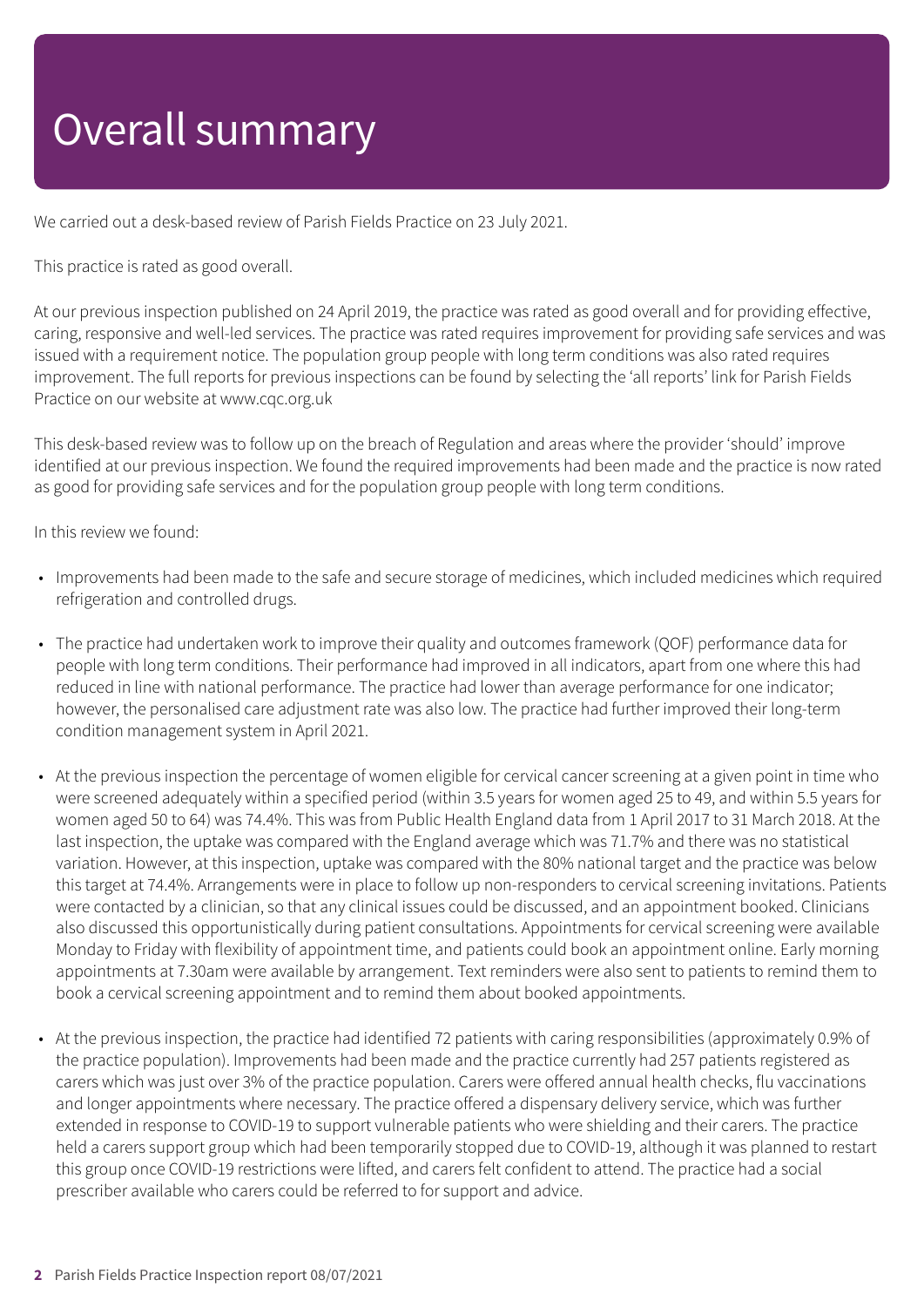## Overall summary

• The practice patient participation group undertook a patient survey in August 2019 and from 46 respondents, 91% were very or fairly happy with their experience at the practice. The most recent National GP patient survey data from 1 January 2020 to 31 March 2020 showed improvements in relation to access from the data from the same time period in 2018. This included for ease of getting through on the phone, satisfaction with GP practice appointment times, satisfaction with type of appointment offered and overall experience of making an appointment.

Whilst we found no breaches of regulations, the provider **should**:

- Continue to monitor, evaluate and improve the quality of care provided to patients with long term conditions, to confirm the new system which commenced in April 2021 does achieve the expected performance outcomes.
- Continue work to review and improve the uptake of cervical screening.

#### **Details of our findings and the evidence supporting our ratings are set out in the evidence tables.**

**Dr Rosie Benneyworth** BM BS BMedSci MRCGP

Chief Inspector of Primary Medical Services and Integrated Care.